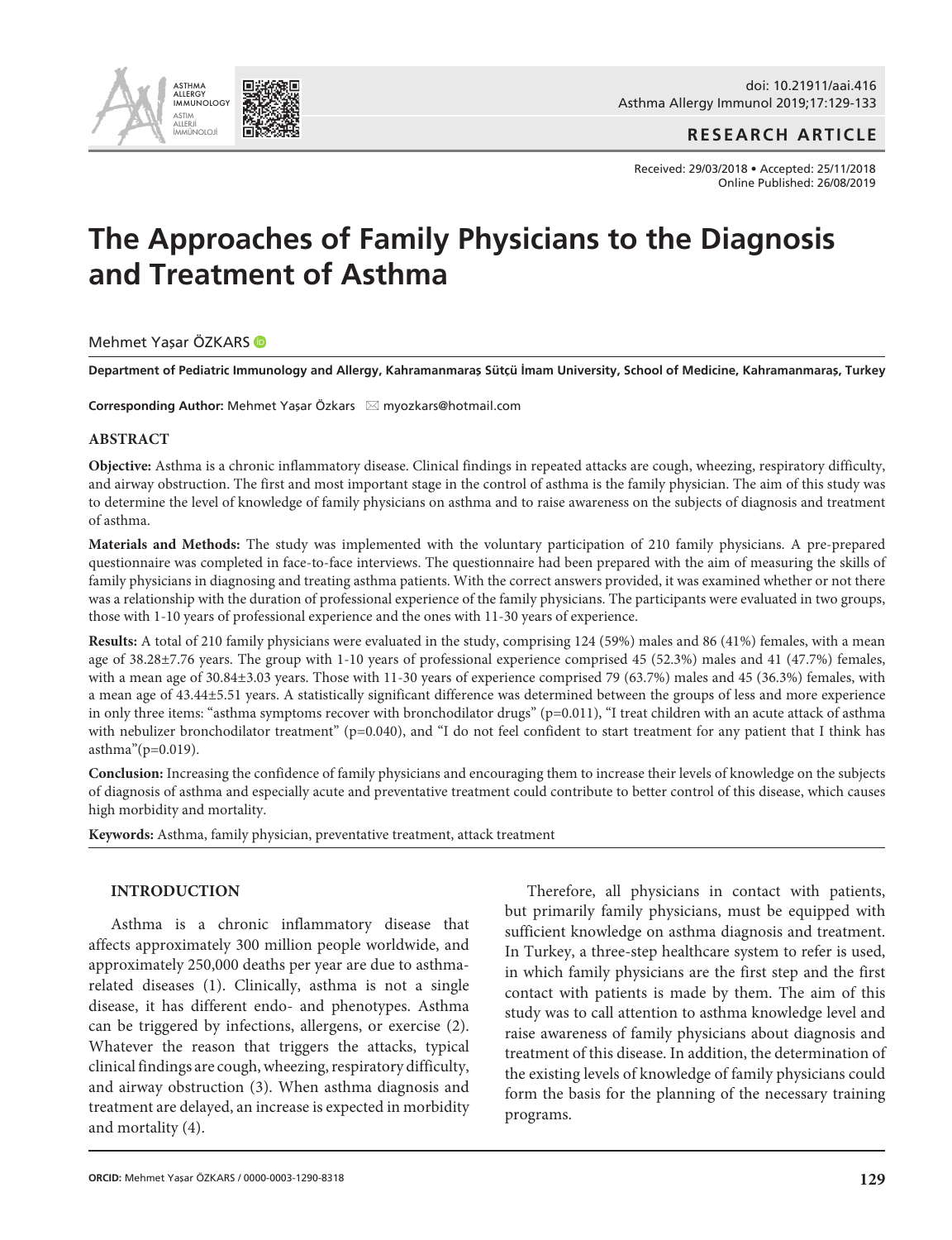#### **MATERIALS and METHODS**

The study included a total of 210 family physicians who participated voluntarily. Approval for the study was granted by the Local Ethics Committee. During routine monthly meetings of the local health authority, face-toface interviews were conducted with the family physicians and a pre-prepared questionnaire was completed. In the preparation of the questions on the form, the study by Yilmaz et al. (5) was used as a reference. The questionnaire used was designed to collect the demographic data of the family physicians and to measure their capability in diagnosing and treating asthma patients. The answers given by the family physicians to the questions on the forms were evaluated as correct or incorrect according to GINA (2018 GINA Report, Global Strategy for Asthma Management and Prevention).

Analysis was made of correlations between the correct answers and the duration of professional experience. The physicians were separated into two groups, those with 1-10 years of professional experience and those with 11-30 years of experience.

## **Statistical Analysis**

Statistical evaluation of the data was done using SPSS 18 software. Measurable variables are stated as mean ± standard deviation (SD), and categorical variables as number (n) and percentage (%). The relationships between variables were evaluated with the Chi-square test. A value of p<0.05 was accepted as statistically significant.

#### **RESULTS**

A total of 210 family physicians were evaluated in the study, comprising 124 (59%) males and 86 (41%) females, with a mean age of 38.28±7.76 years. The group with 1-10 years of professional experience comprised 45 (52.3%) males and 41 (47.7%) females, with a mean age of 30.84±3.03 years. Those with 11-30 years of experience comprised 79 (63.7%) males and 45 (36.3%) females, with a mean age of 43.44±5.51 years. The responses to the questionnaire statements are shown in Tables I and II.

The physicians were separated into two groups according to their professional experience and evaluation was made of differences between the groups. A statistically significant difference was determined in only three items (Table III).

The group with less experience replied at a statistically significantly higher rate that they did not feel confident about starting asthma treatment for a patient (Figure 1).

## **DISCUSSION**

Asthma is a chronic disease that is seen frequently, but there are still problems about diagnosing it. Asthma patients who have not been diagnosed continue to keep Emergency Departments busy because of acute attacks. As family physicians are closest to patients, if healthcare policies were able to increase their knowledge and capability levels on asthma diagnosis and treatment, the problem of patients presenting at the Emergency Department with acute asthma attack could be overcome. Previous studies have emphasized deficiencies in the knowledge and capabilities of family physicians, and the importance of training has been reported (6-8). The results of the current study demonstrated that the knowledge of family physicians on asthma diagnosis was generally at a good level. Correct responses to the questions related to asthma diagnosis were given by 60% or more of the family physicians. There were some deficiencies on treatment. In the treatment of asthma, 65% of the family physicians stated that antihistamines should be given. In a study by Yilmaz et al. (5), it was reported that approximately 2%



**Figure 1.** A comparison of the answers given to the question "Do you feel confident of starting asthma therapy" is shown. Physicians with less experience expressed that they felt themselves inadequate at a higher rate. The vast majority of experienced physicians said "I feel confident about starting asthma therapy."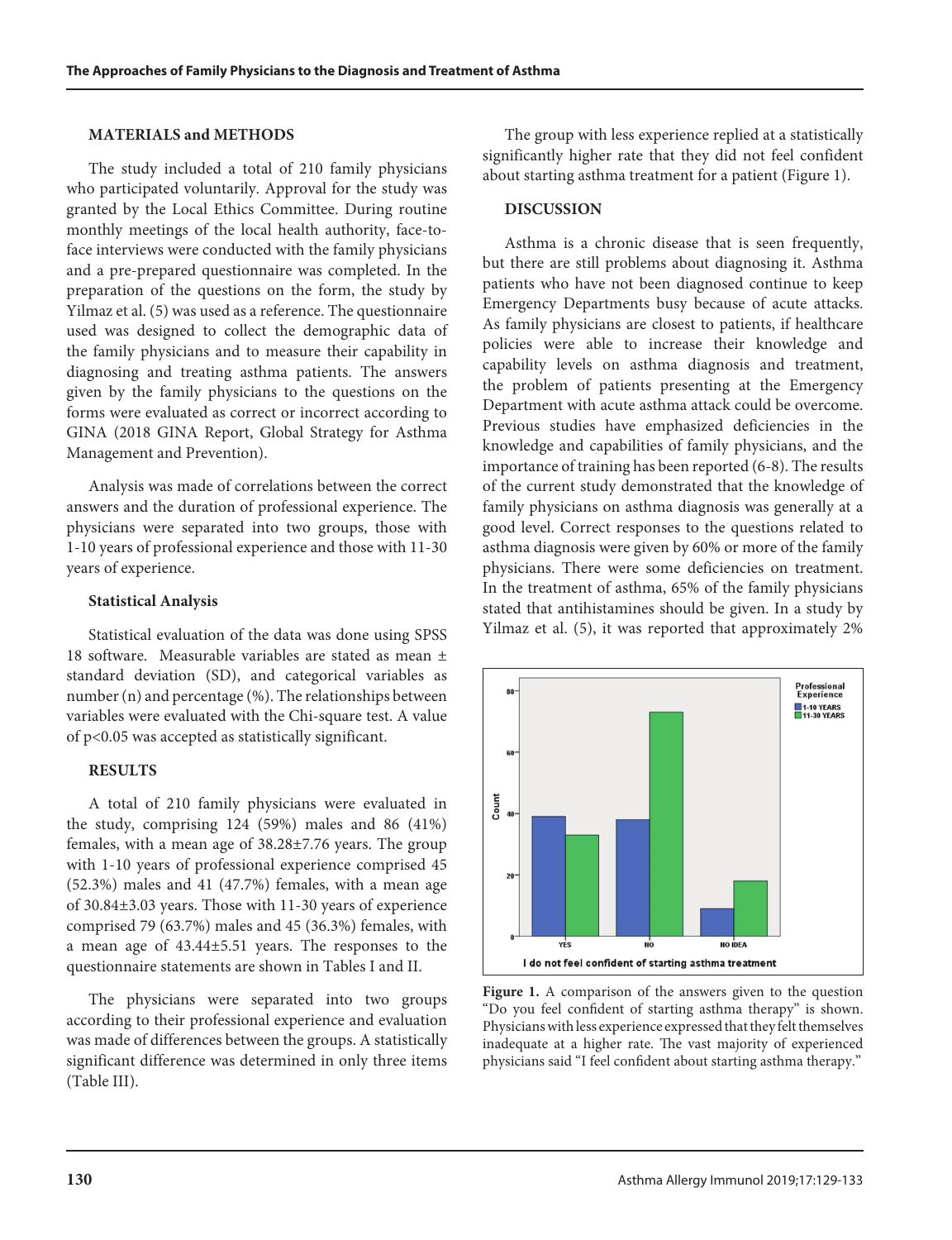|  | Table I. Responses to statements about the diagnosis of asthma and the treatment of acute attacks. |
|--|----------------------------------------------------------------------------------------------------|
|  |                                                                                                    |

|                                                                                                                     | Correct<br>$n$ (%) | $n$ (%)   | Incorrect I have no idea<br>$n$ (%) |
|---------------------------------------------------------------------------------------------------------------------|--------------------|-----------|-------------------------------------|
| A family history of asthma or allergic rhinitis increases the risk of asthma                                        | 204(97.1)          | 5(2.4)    | 1(0.5)                              |
| Inhaled bronchodilators are used in the treatment of acute asthma attacks                                           | 201(95.7)          | 5(2.4)    | 4(1.9)                              |
| Children's asthma is usually allergic                                                                               | 194 (92.4)         | 10(4.8)   | 6(2,9)                              |
| Asthma has a course of recurrences and recoveries                                                                   | 194(92.4)          | 11(5.2)   | 5(2.4)                              |
| When administering drugs with AeroChamber/nebulizer, it is very important that the<br>completely seated on the face | 190(90.5)          | 10(4.8)   | 10(4.8)                             |
| Asthma symptoms recover with bronchodilator drugs                                                                   | 184(87.6)          | 19(9)     | 7(3.3)                              |
| Inhaled steroids are used in the treatment of acute asthma attacks                                                  | 181(86.2)          | 25(11.9)  | 4(1.9)                              |
| The presence of animals at home increases the risk of asthma                                                        | 176(83.8)          | 26(12.4)  | 8(3.8)                              |
| After the administration of drugs with AeroChamber/nebulizer, the face of the child must be<br>cleaned              | 164(78.1)          | 14(6.7)   | 32(15.2)                            |
| Recurrent wheezing and cough are symptoms of asthma                                                                 | 160(76.2)          | 41(19.5)  | 9(4.3)                              |
| Food allergies can lead to asthma                                                                                   | 138(65.7)          | 50(23.8)  | 22(10.5)                            |
| Antihistamines are necessary in asthma treatment                                                                    | 138(65.7)          | 64(30.3)  | 8(3.8)                              |
| Systemic steroids are used in the treatment of acute asthma attacks                                                 | 138(65.7)          | 53(25.2)  | 19(9)                               |
| Inhaled ipratropium is used in the treatment of acute asthma attacks                                                | 131(62.4)          | 48(22.9)  | 31(14.8)                            |
| Recurrent upper respiratory tract infections increase the risk of asthma                                            | 124(59)            | 72(34.3)  | 14(6.7)                             |
| Inhaled steroids are necessary in asthma preventative treatment                                                     | 115(54.8)          | 79(37.6)  | 16(7.6)                             |
| When administering drugs with AeroChamber/nebulizer, the child must be awake                                        | 113(53.8)          | 56(26.7)  | 41(19.5)                            |
| Oral bronchodilators are used in the treatment of acute asthma attacks                                              | 111(52.9)          | 84(40)    | 15(7.1)                             |
| Mucolytics are necessary in asthma treatment                                                                        | 65(31)             | 128(61)   | 17(8.1)                             |
| When administering drugs with AeroChamber/nebulizer, the child must be in sitting position                          | 27(12.9)           | 153(72.9) | 30(14.3)                            |
| Antibiotics are necessary in asthma treatment                                                                       | 14(6.7)            | 189(90)   | 7(3.3)                              |

of pediatric specialists used antihistamines in treatment. The rate of family physicians in the current study using antihistamines was noticeably very high. In contrast, 90% stated that it was not necessary to use antibiotics in asthma treatment. It was notable that in the Yilmaz et al. study (5), one in four of the pediatric specialists used antibiotics in asthma treatment. The vast majority of the family physicians in the current study did not use antibiotics. Of the total participants, 61% stated that mucolytics had no place in asthma treatment. This was a better rate than the 50% of pediatric specialists reported by Yilmaz et al. (5). Another problem attracting attention related to treatment was that approximately half of the family physicians used oral bronchodilators. While only 65% of the family physicians used systemic steroids, 86% preferred the use of inhaled steroids in asthma attacks. Yilmaz et al. (5) reported that less than half of the pediatric specialists used systemic steroids in an asthma attack.

A significantly high rate—two-thirds—of the family physicians stated that they had referred a patient who presented with an asthma attack. The rate of those who referred a patient after an attack was 78%. This demonstrates that approximately only one in five family physicians treat patients with asthma attacks, and they stated that they did not feel confident with starting preventative treatment. In the study of pediatric specialists by Yilmaz et al. (5), 96% stated that they felt confident about starting preventative treatment for asthma. At this point, it can be said that rather than a lack of knowledge of the family physicians, there seems to be a lack of confidence.

In a study in Saudi Arabia, the lack of knowledge of family physicians was reported to be a priority (9). Lack of knowledge was also seen to be a priority in another study in Vietnam (10). In the current study, there was no significant difference between the groups of different duration of professional experience about asthma diagnosis and treatment in general. Although the family physicians with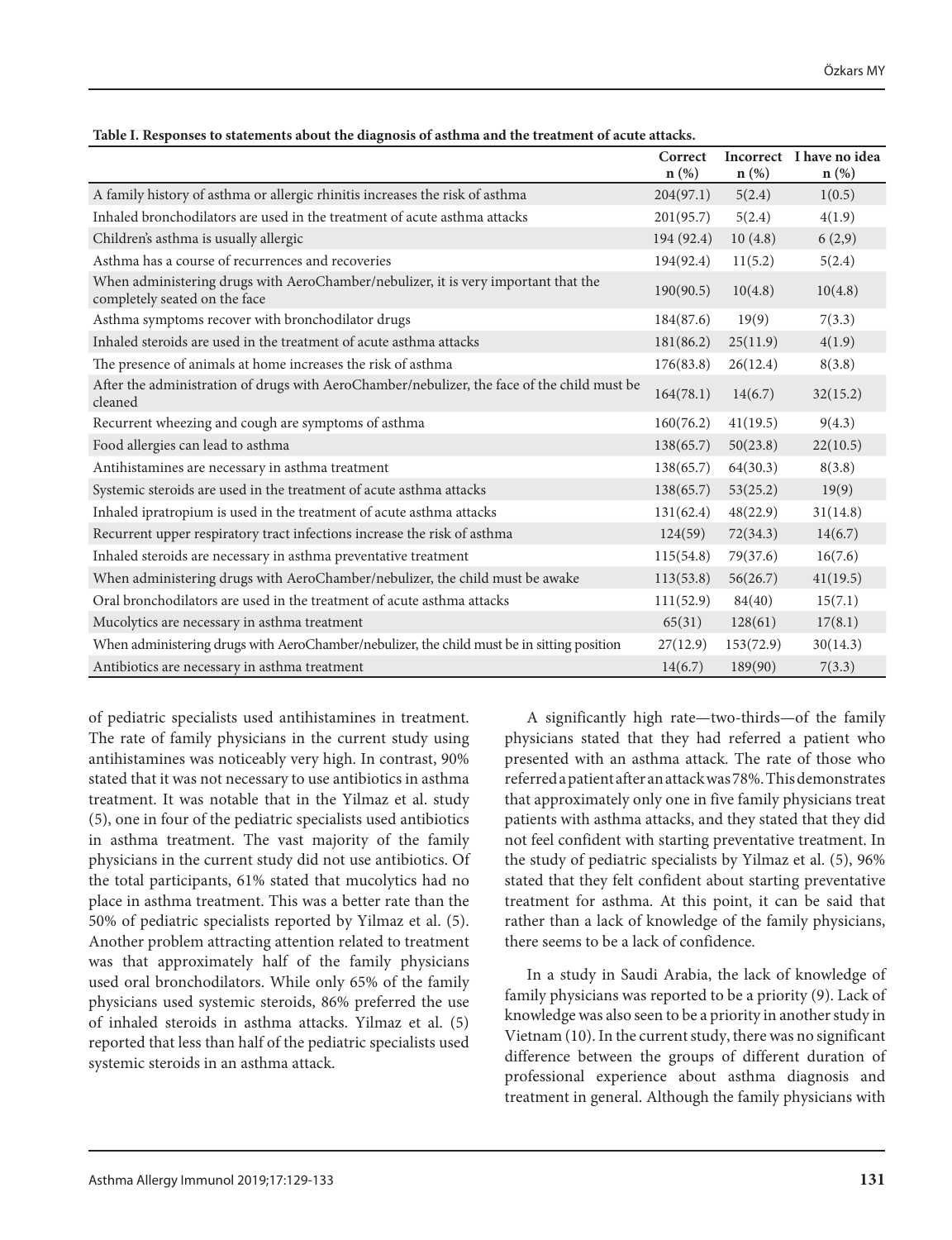11-30 years of professional experience felt more confident about starting preventative treatment for asthma patients, the rate was approximately 60%. Every study conducted on this subject demands importance. The confidence rate of pediatricians to start asthma therapy in the study by Yilmaz et al. (5), was similar to the current study. It is clear that with improvements in the knowledge of family physicians, success can be achieved in the diagnosis and treatment of asthma.

## **Table II. Responses to statements about asthma prevention.**

## **CONCLUSION**

In conclusion, increasing the confidence of family physicians and encouraging them to increase their levels of knowledge on diagnosis of asthma, and treatment, could contribute to better control of this disease, thereby reducing its high rates of morbidity and mortality.

|                                                                                                                       | Correct<br>$n(\%)$ | <b>Incorrect</b><br>$n$ (%) | I have no idea<br>$n$ (%) |
|-----------------------------------------------------------------------------------------------------------------------|--------------------|-----------------------------|---------------------------|
| When applying asthma treatment, I take the education level of the mother into<br>consideration                        | 201(95.7)          | 6(2.9)                      | 3(1.4)                    |
| When applying asthma treatment, I take the place of residence of the child into<br>consideration                      | 197(93.8)          | 3(1.4)                      | 10(4.8)                   |
| When applying asthma treatment, I take the age of the child into consideration                                        | 194 (92.4)         | 8(3.8)                      | 8(3.8)                    |
| When applying asthma treatment, I take the school attendance of the child into<br>consideration                       | 170(81)            | 27(12.9)                    | 13(6.2)                   |
| I treat children with an acute asthma attack with nebulizer bronchodilators                                           | 168(80)            | 31(14.8)                    | 11(5.2)                   |
| I refer children with an acute asthma attack after the attack                                                         | 165(78.6)          | 25(11.9)                    | 20(9.5)                   |
| I treat children with an acute asthma attack after the attack with preventative treatment                             | 129(61.4)          | 48 (22.9)                   | 33(15.7)                  |
| I do not feel confident about starting treatment for patients I consider to have mild asthma                          | 116(55.2)          | 57(27.1)                    | 37 (17.6)                 |
| I treat children with an acute asthma attack after the attack with AeroChamber or<br>nebulizer preventative treatment | 110(52.4)          | 62(29.5)                    | 38(18.1)                  |
| I treat children with an acute asthma attack with AeroChamber                                                         | 97(46.2)           | 73 (34.8)                   | 40(19)                    |
| I treat children with an acute asthma attack with systemic steroids                                                   | 86(41)             | 94 (44.8)                   | 30(14.3)                  |
| I do not feel confident about starting treatment for any patient I consider to have asthma                            | 72(34.3)           | 111 (52.9)                  | 27(12.9)                  |
| I treat children with an acute asthma attack after the attack with dry powder inhaler<br>preventative treatment       | 60(28.6)           | 102(48.6)                   | 48 (22.9)                 |
| I treat children with an acute asthma attack after the attack with preventative treatment<br>with oral drugs only     | 49 (23.3)          | 125(59.5)                   | 36(17.1)                  |
| When applying asthma treatment, I take the gender of the child into consideration                                     | 46(21.9)           | 142(67.6)                   | 22(10.5)                  |
| I feel confident about starting treatment for all patients I consider to have asthma                                  | 42(20)             | 128(61)                     | 40(19)                    |
| I treat children with an acute asthma attack with antibiotics and oral bronchodilators                                | 27(12.9)           | 163(77.6)                   | 20(9.5)                   |

| Table III. Responses obtained which showed a statistically significant difference between the group with 1-10 years of experience |  |
|-----------------------------------------------------------------------------------------------------------------------------------|--|
| and the group with 11-30 years of experience.                                                                                     |  |

|                                                                                               | 1-10 years of experience<br>$(n=86)$ |           | 11-30 years of experience<br>$(n=124)$ |                    |          |                                     |                |
|-----------------------------------------------------------------------------------------------|--------------------------------------|-----------|----------------------------------------|--------------------|----------|-------------------------------------|----------------|
|                                                                                               | <b>Correct</b><br>$n$ (%)            | $n$ (%)   | Incorrect I have no idea<br>$n$ (%)    | Correct<br>$n$ (%) | $n$ (%)  | Incorrect I have no idea<br>$n$ (%) | $\mathbf{p}^*$ |
| Asthma symptoms recover with<br>bronchodilator drugs                                          | 82 (95.3)                            | 4(4.7)    | $\overline{0}$                         | 102(82.3)          | 15(12.1) | 7(5.6)                              | 0.011          |
| I treat children with an acute asthma attack<br>with nebulizer bronchodilators                | 76 (88.4)                            | 7(8.1)    | 3(3.5)                                 | 92(74.2)           | 24(19.4) | 8(6.5)                              | 0.040          |
| I do not feel confident about starting treatment<br>for any patient I consider to have asthma | 39(45.3)                             | 38 (44.2) | 9(10.5)                                | 33(26.6)           | 73(58.9) | 18(14.5)                            | 0.019          |

**\*** Chi Square.